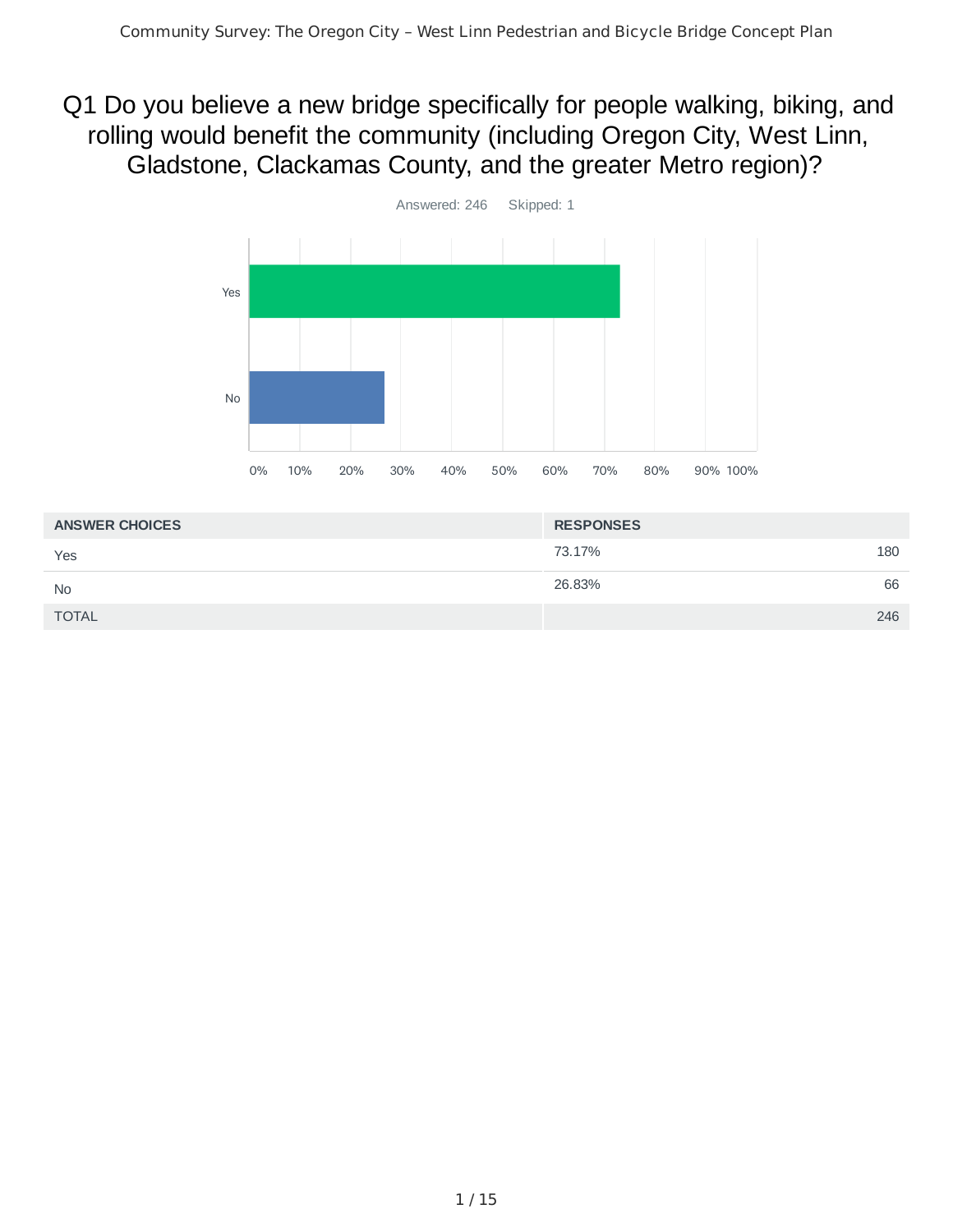Q2 Of the potential alignments shown above, which do you think would provide the best user experience? Consider views, safety, sounds, historic architecture, ease of use (climbing ramps), connection to cultural and ethnic resources, etc. (choose top two)



| <b>ANSWER CHOICES</b>                       | <b>RESPONSES</b> |    |
|---------------------------------------------|------------------|----|
| Alignment 1c: 4th Street - Mill Street      | 40.54%           | 90 |
| Alignment 2b: 5th Street to Mill Street     | 33.33%           | 74 |
| Alignment 4a: Main Street to Mill Street    | 33.78%           | 75 |
| Alignment 6: 9th Street to Willamette Drive | 18.02%           | 40 |
| Alignment 7b: 10th Street to OR 43          | 18.02%           | 40 |
| Total Respondents: 222                      |                  |    |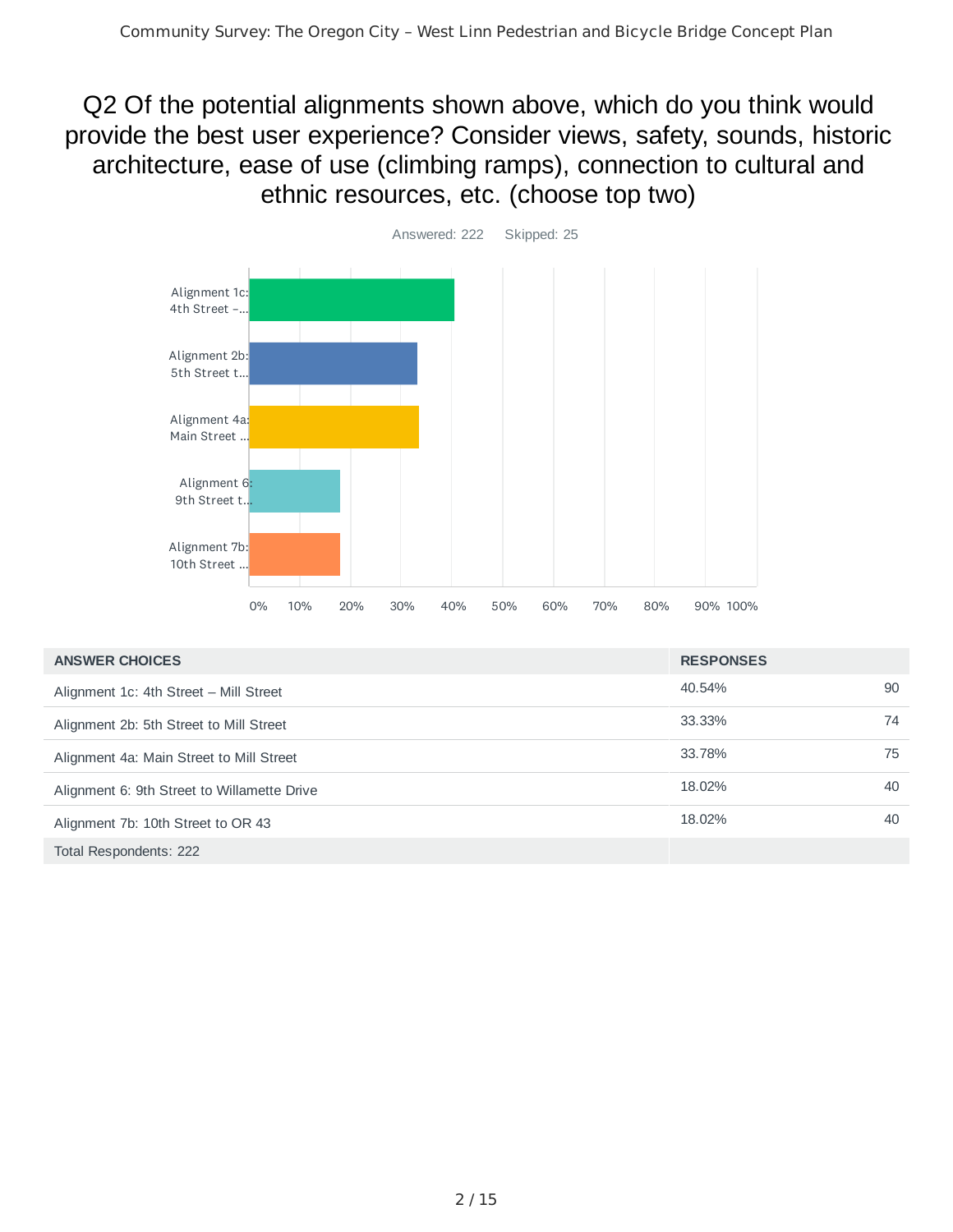Q3 Of the potential alignments shown above, which do you think would provide the best connection (providing access to the most places people want to go) for people walking, biking, and rolling? (choose top two)



| <b>ANSWER CHOICES</b>                       | <b>RESPONSES</b> |    |
|---------------------------------------------|------------------|----|
| Alignment 1c: 4th Street - Mill Street      | 30.91%           | 68 |
| Alignment 2b: 5th Street to Mill Street     | 30.00%           | 66 |
| Alignment 4a: Main Street to Mill Street    | 41.82%           | 92 |
| Alignment 6: 9th Street to Willamette Drive | 24.09%           | 53 |
| Alignment 7b: 10th Street to OR 43          | 20.91%           | 46 |
| Total Respondents: 220                      |                  |    |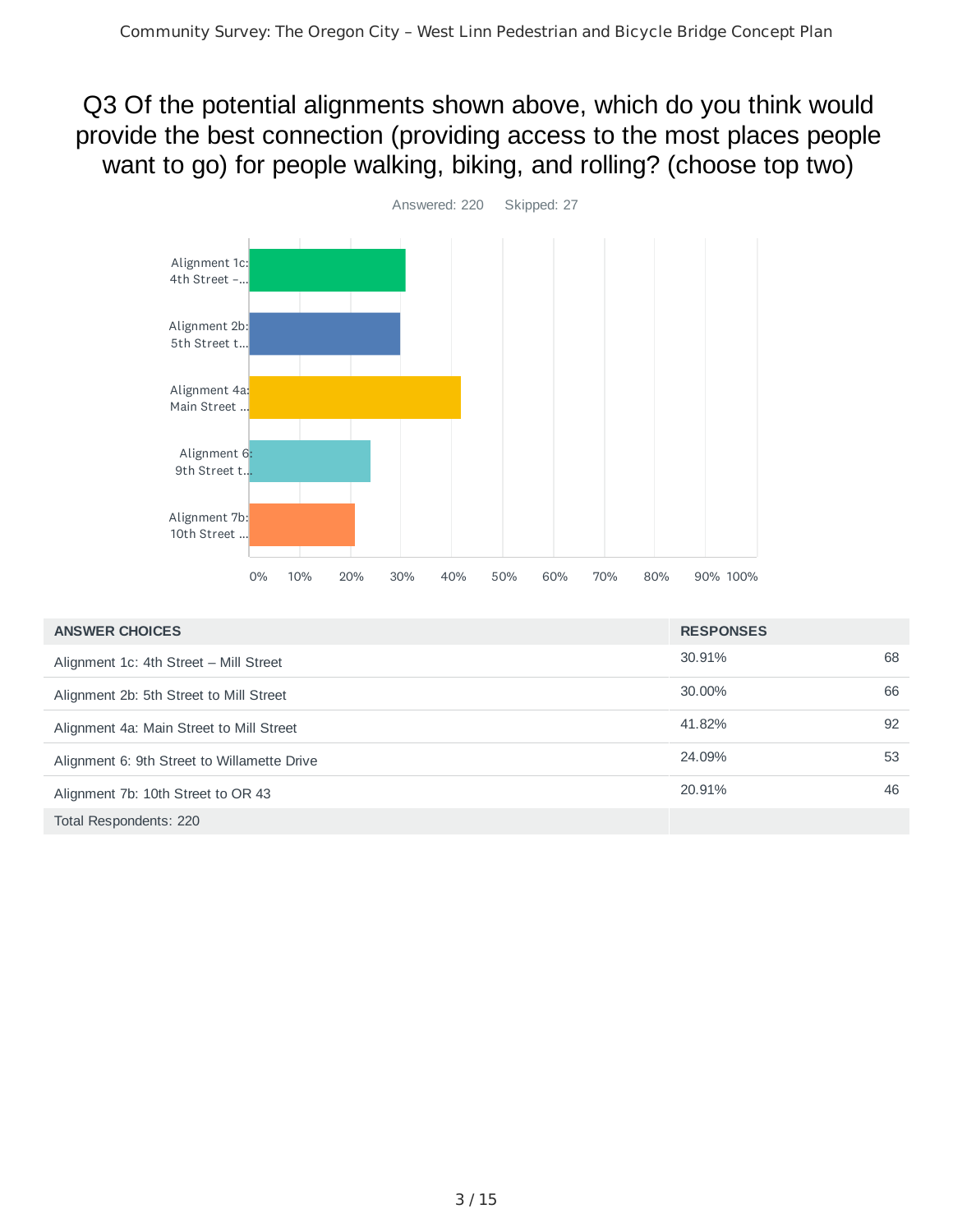Q4 Of the potential alignments shown above, which do you believe would not make good options, regarding user experience and/or connection for people walking, biking, and rolling? (choose all that apply)



| <b>ANSWER CHOICES</b>                       | <b>RESPONSES</b> |    |
|---------------------------------------------|------------------|----|
| Alignment 1c: 4th Street - Mill Street      | 35.53%           | 70 |
| Alignment 2b: 5th Street to Mill Street     | 30.96%           | 61 |
| Alignment 4a: Main Street to Mill Street    | 39.59%           | 78 |
| Alignment 6: 9th Street to Willamette Drive | 36.04%           | 71 |
| Alignment 7b: 10th Street to OR 43          | 47.21%           | 93 |
| Total Respondents: 197                      |                  |    |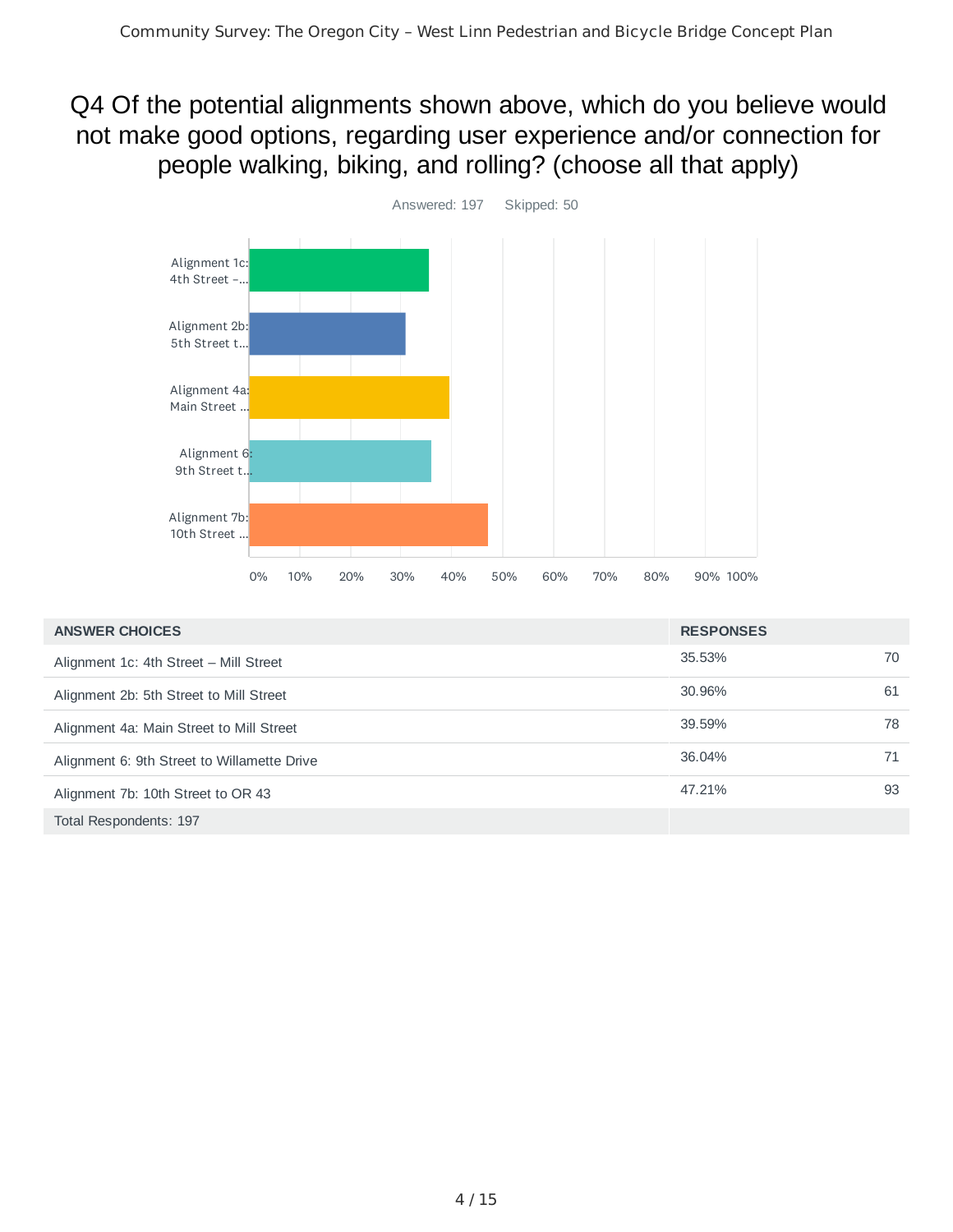## Q5 How do you get around your community today? (choose all that apply)



| <b>ANSWER CHOICES</b>                       | <b>RESPONSES</b> |                |
|---------------------------------------------|------------------|----------------|
| Walk                                        | 70.61%           | 173            |
| <b>Bike</b>                                 | 40.82%           | 100            |
| Roll (wheelchairs, walkers, power scooters) | 0.82%            | 2              |
| Roll (e-scooters)                           | 1.63%            | $\overline{4}$ |
| Public transit                              | 8.57%            | 21             |
| Personal vehicle                            | 96.33%           | 236            |
| Rideshare (taxi, Uber, Lyft)                | 8.98%            | 22             |
| Other (please specify)                      | 5.31%            | 13             |
| Total Respondents: 245                      |                  |                |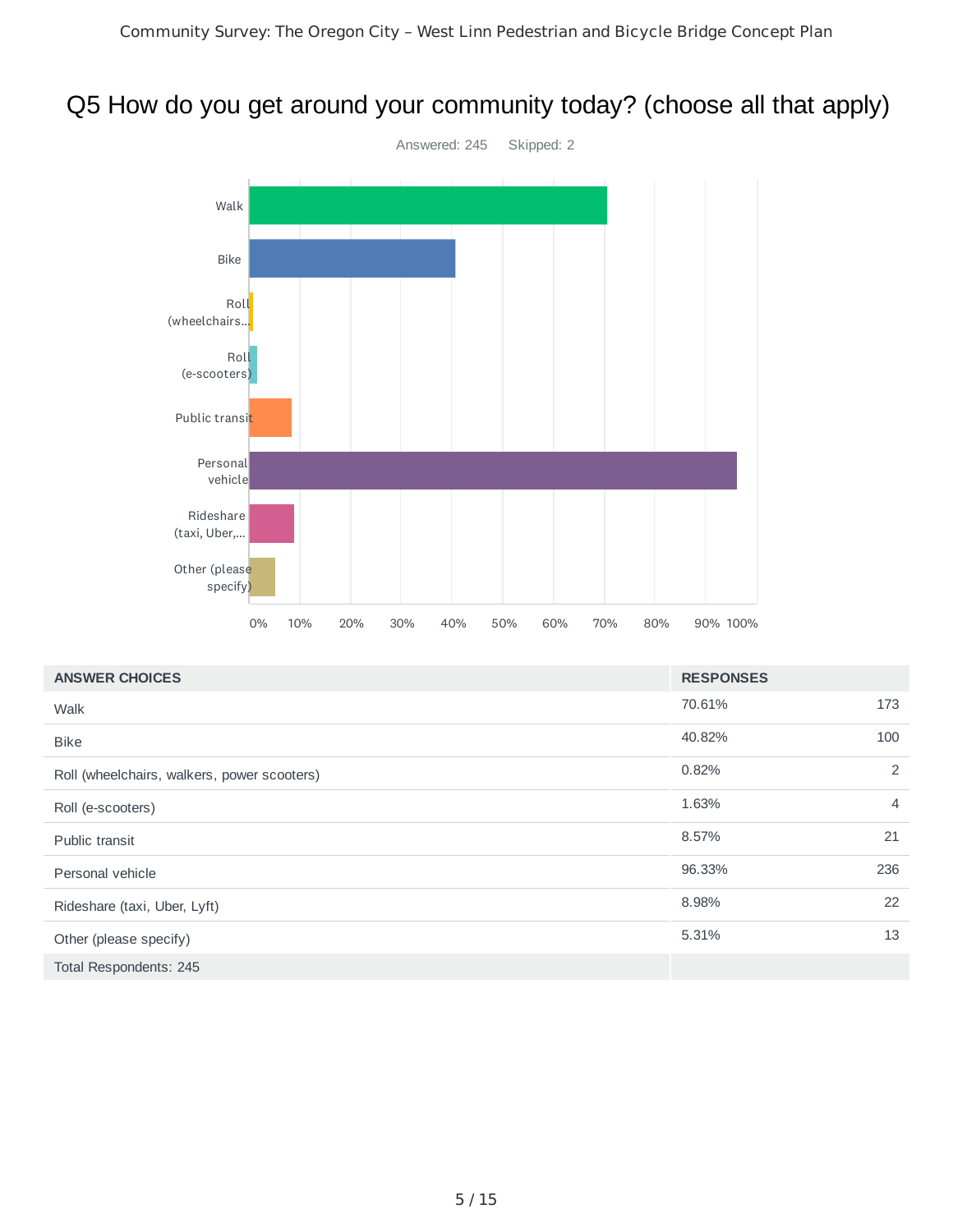## Q6 Do you currently walk, bike, or roll across the Arch Bridge (OR 43)?



| <b>RESPONSES</b> |
|------------------|
| 112              |
| 133              |
| 245              |
|                  |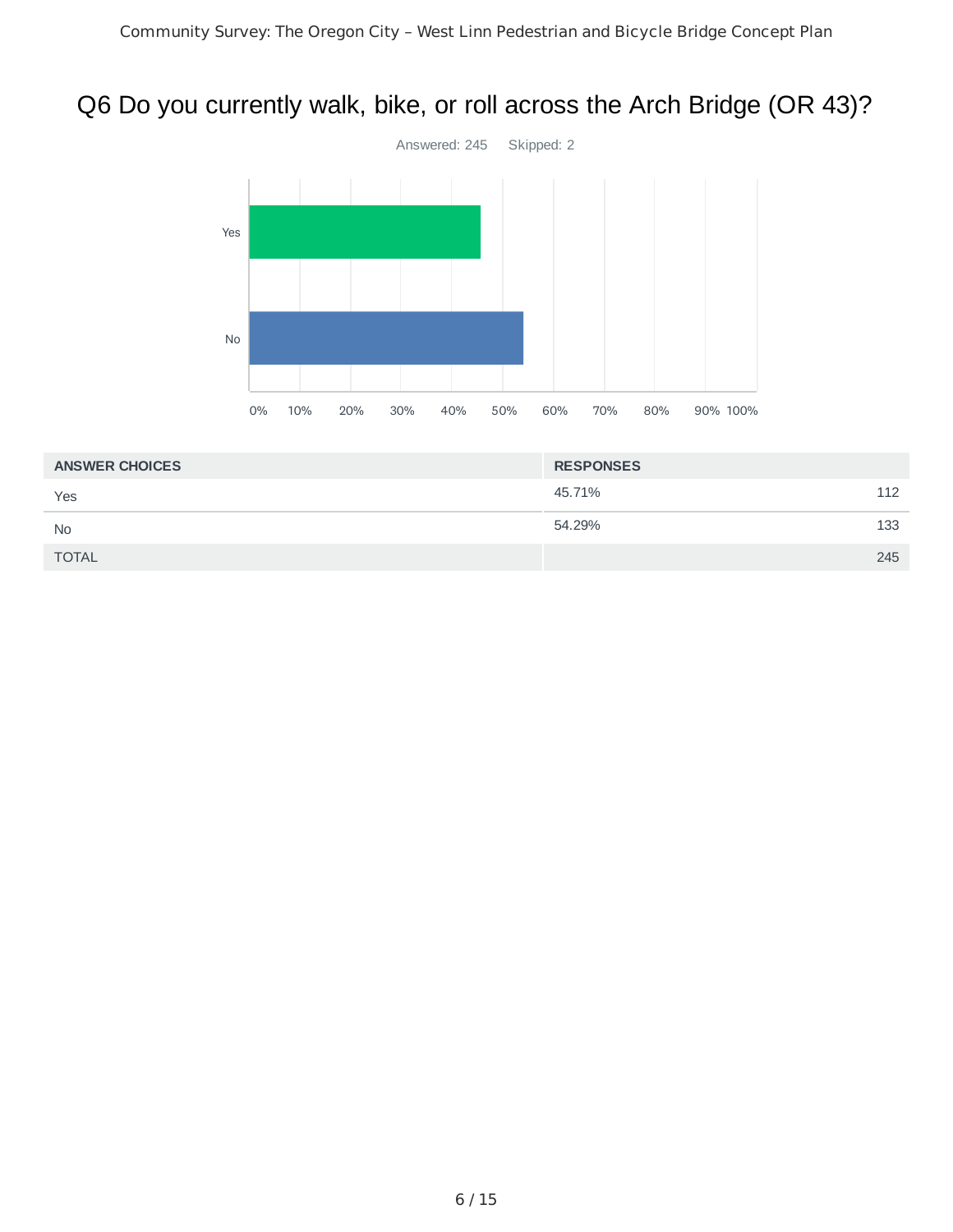

| Q7 How would you characterize your biking ability? |  |  |
|----------------------------------------------------|--|--|
|----------------------------------------------------|--|--|

| <b>ANSWER CHOICES</b>                                                                                   | <b>RESPONSES</b> |     |
|---------------------------------------------------------------------------------------------------------|------------------|-----|
| cannot ride a bike/I am not interested in biking                                                        | 10.20%           | 25  |
| am only comfortable riding on separated paths away from traffic                                         | 25.71%           | 63  |
| am comfortable riding a bike on roads with little traffic                                               | 26.94%           | 66  |
| If there is a bike lane, I am comfortable riding a bike on roads with heavier traffic and faster speeds | 15.92%           | 39  |
| am comfortable riding a bike just about anywhere                                                        | 21.22%           | 52  |
| <b>TOTAL</b>                                                                                            |                  | 245 |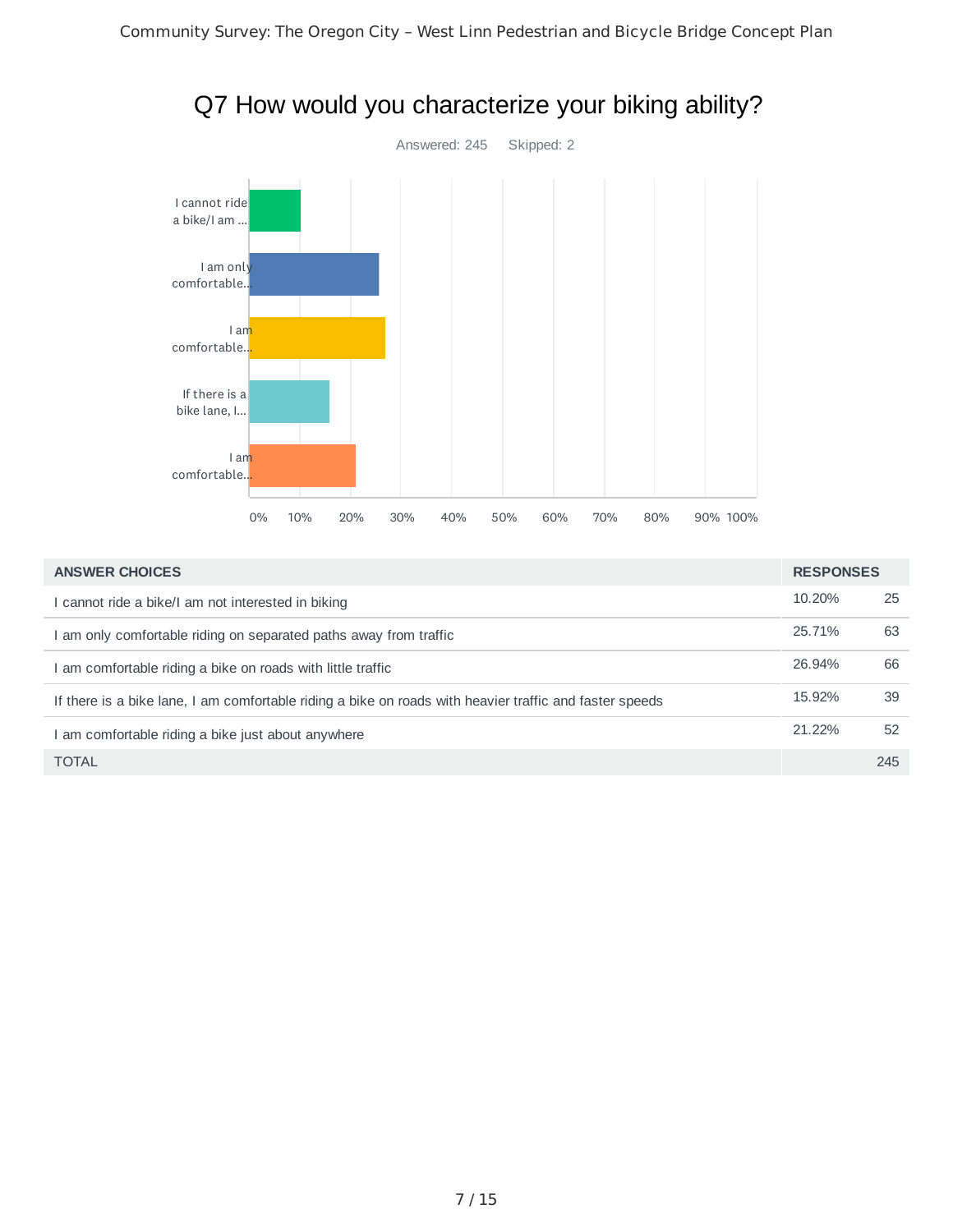## Q8 Would you use a new bridge dedicated to walking, biking, and rolling in this area? (check all that apply)



| <b>ANSWER CHOICES</b>                  | <b>RESPONSES</b> |     |
|----------------------------------------|------------------|-----|
| Yes, for walking                       | 69.11%           | 170 |
| Yes, for biking                        | 56.91%           | 140 |
| Yes, for rolling                       | 6.50%            | 16  |
| No, I don't plan on using a new bridge | 19.51%           | 48  |
| Other (please specify)                 | 13.01%           | 32  |
| Total Respondents: 246                 |                  |     |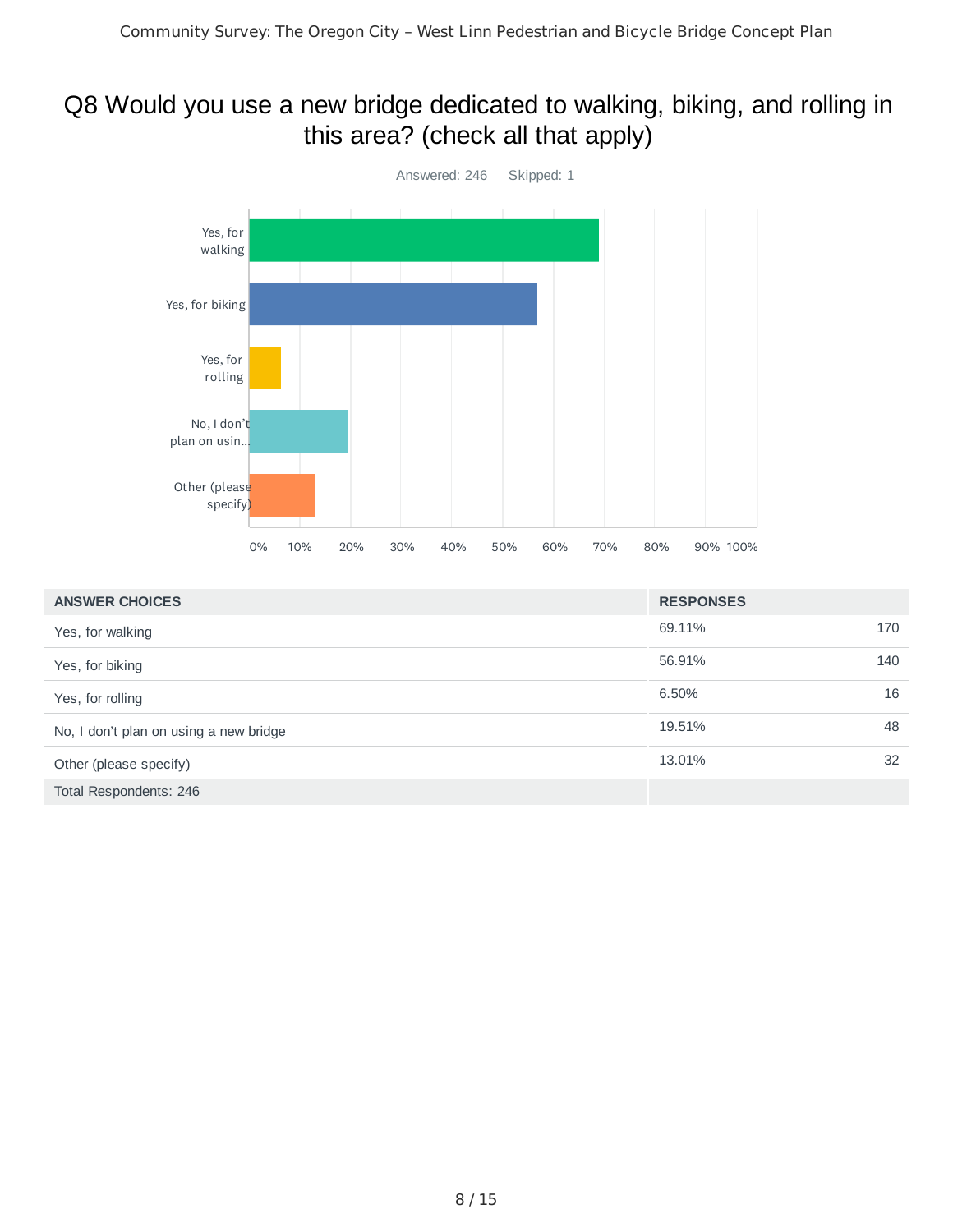

## Q9 If yes, what would you use it for? (choose all that apply)

| <b>ANSWER CHOICES</b>                                            | <b>RESPONSES</b> |     |
|------------------------------------------------------------------|------------------|-----|
| don't plan on using a new bridge                                 | 13.04%           | 30  |
| Commuting to work                                                | 6.52%            | 15  |
| Traveling to school                                              | 0.87%            | 2   |
| Accessing transit                                                | 6.09%            | 14  |
| Getting to medical appointments                                  | 6.52%            | 15  |
| Shopping or running errands in downtown Oregon City or West Linn | 64.78%           | 149 |
| Traveling to social events                                       | 42.61%           | 98  |
| Recreation, exercise, and/or accessing nearby trails             | 78.26%           | 180 |
| Viewing Willamette Falls                                         | 71.74%           | 165 |
| Other (please specify)                                           | 6.52%            | 15  |
| Total Respondents: 230                                           |                  |     |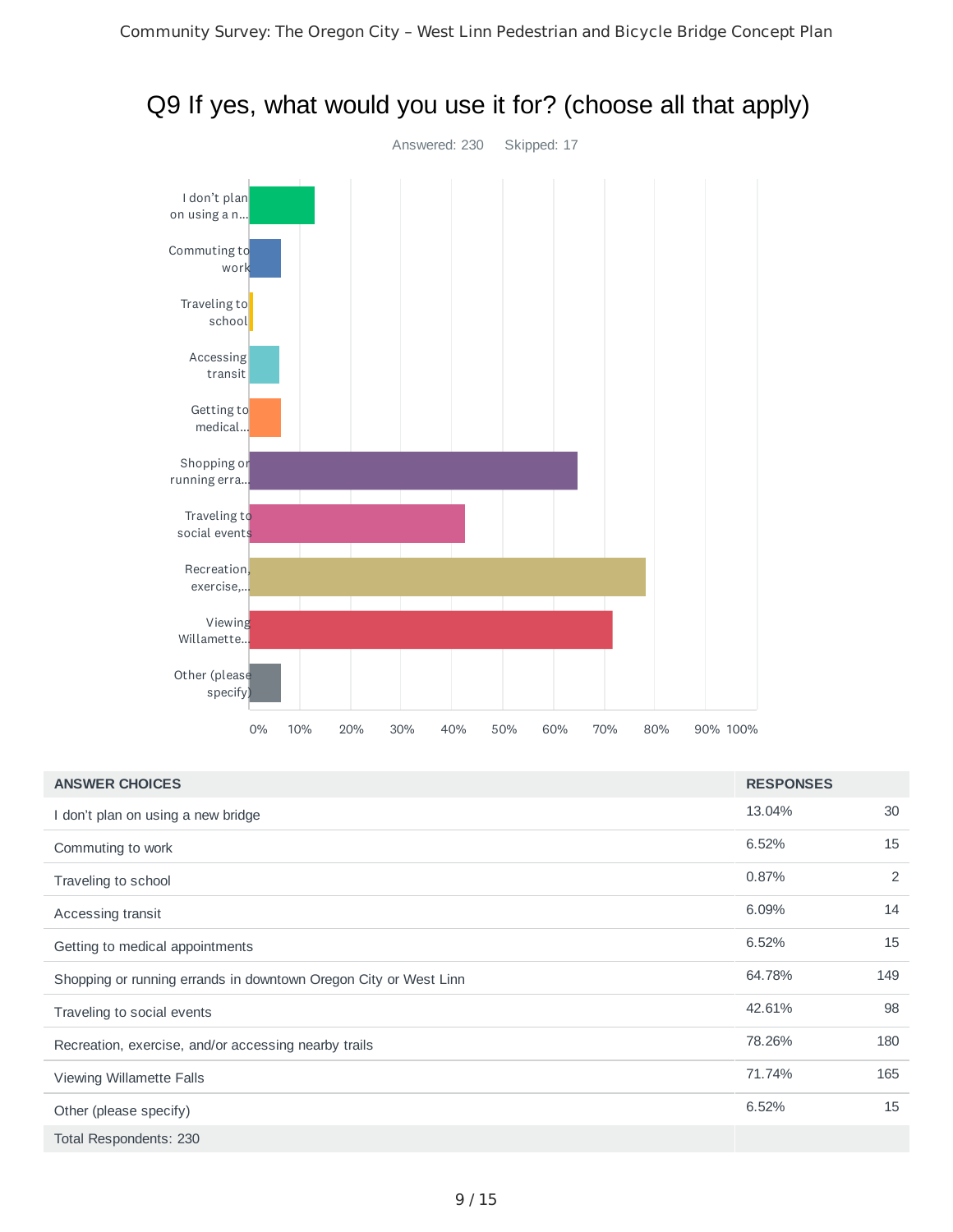# Q10 What is your zip code? (fill in)

Answered: 247 Skipped: 0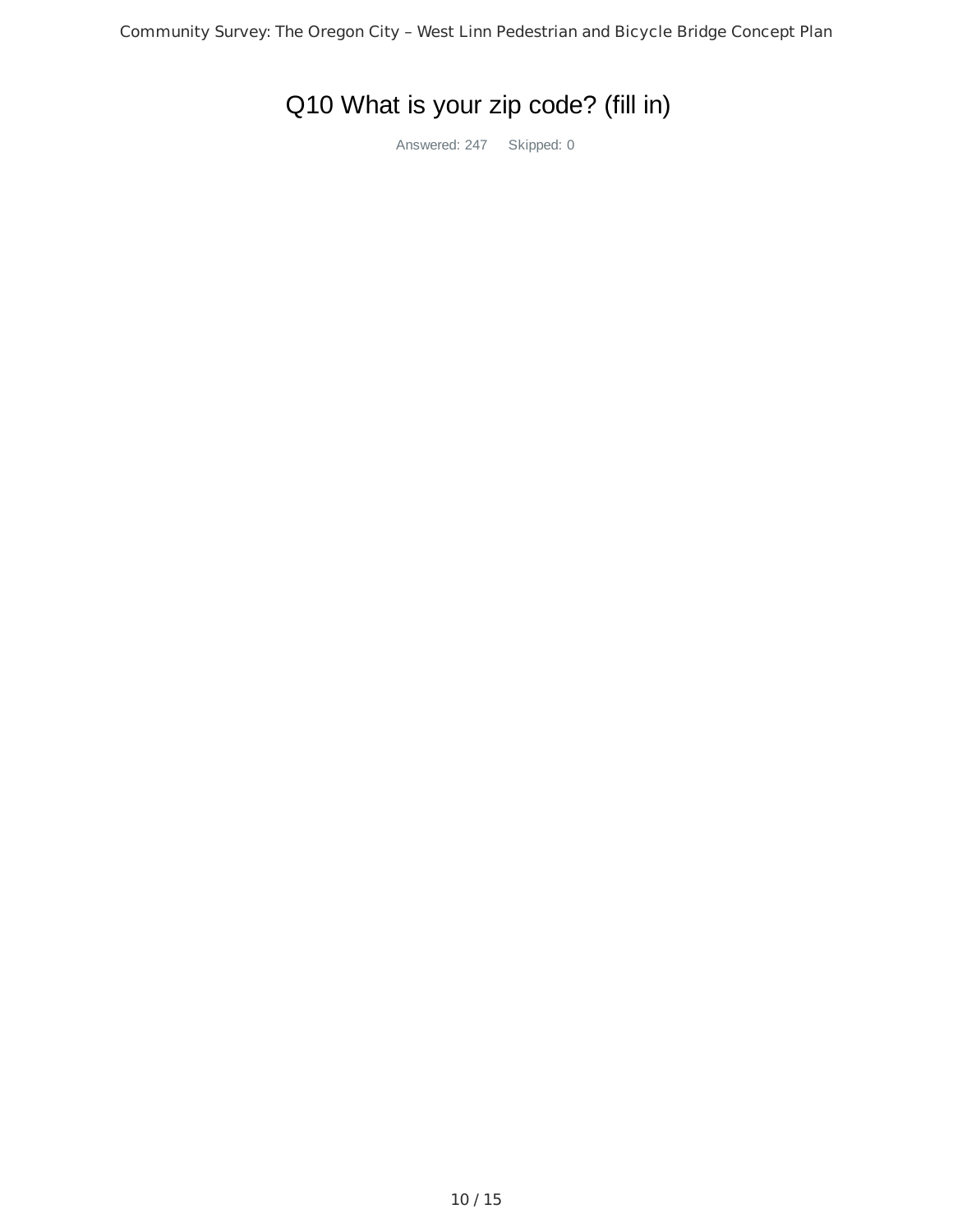

## Q11 How do you identify your race/ethnicity? (select all that apply)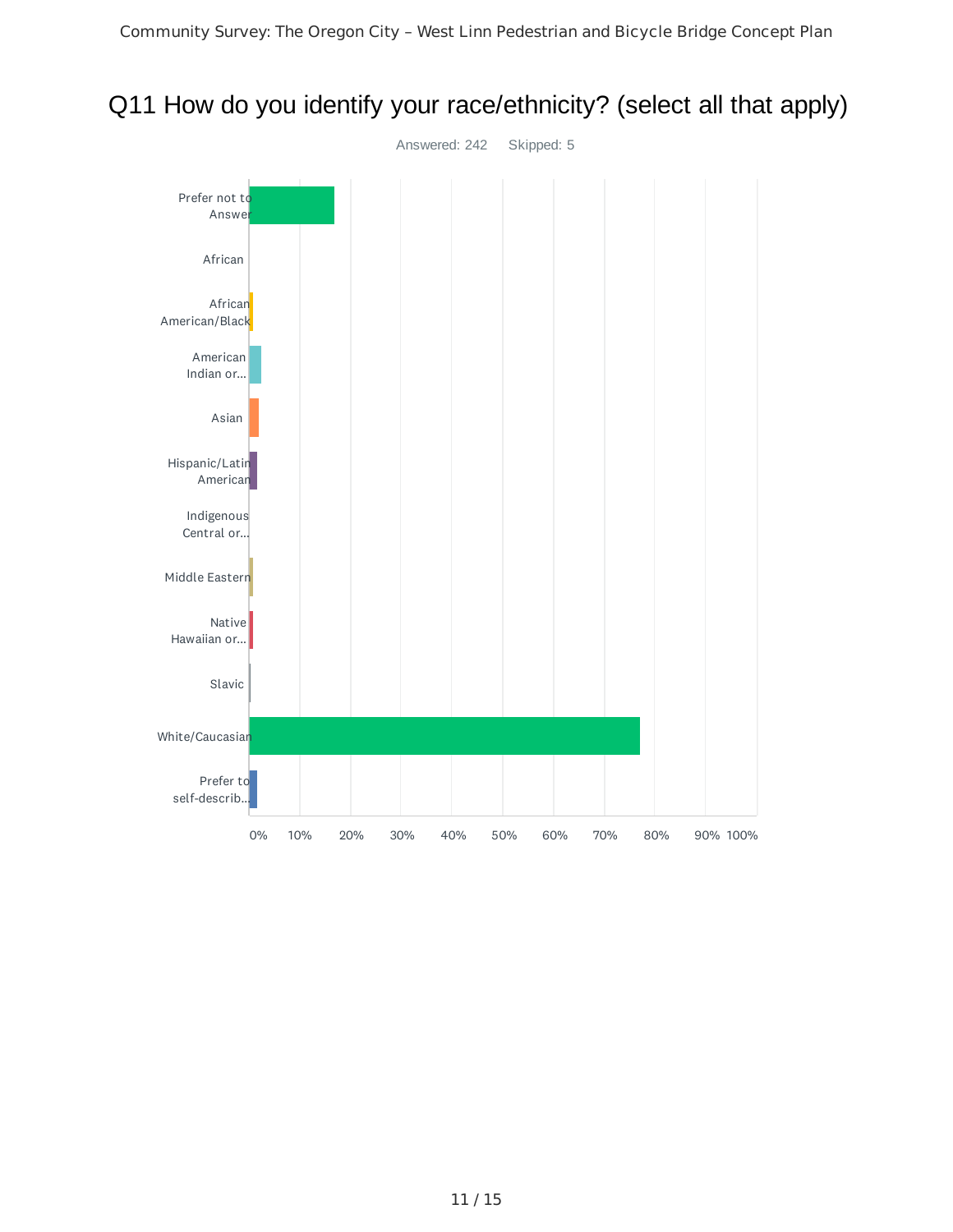#### Community Survey: The Oregon City – West Linn Pedestrian and Bicycle Bridge Concept Plan

| <b>ANSWER CHOICES</b>                | <b>RESPONSES</b> |                |
|--------------------------------------|------------------|----------------|
| Prefer not to Answer                 | 16.94%           | 41             |
| African                              | 0.00%            | $\mathbf 0$    |
| African American/Black               | 0.83%            | 2              |
| American Indian or Alaska Native     | 2.48%            | 6              |
| Asian                                | 2.07%            | 5              |
| Hispanic/Latin American              | 1.65%            | $\overline{4}$ |
| Indigenous Central or South American | 0.00%            | $\mathbf 0$    |
| Middle Eastern                       | 0.83%            | 2              |
| Native Hawaiian or Pacific Islander  | 0.83%            | 2              |
| Slavic                               | 0.41%            | $\mathbf{1}$   |
| White/Caucasian                      | 77.27%           | 187            |
| Prefer to self-describe (write in)   | 1.65%            | $\overline{4}$ |
| Total Respondents: 242               |                  |                |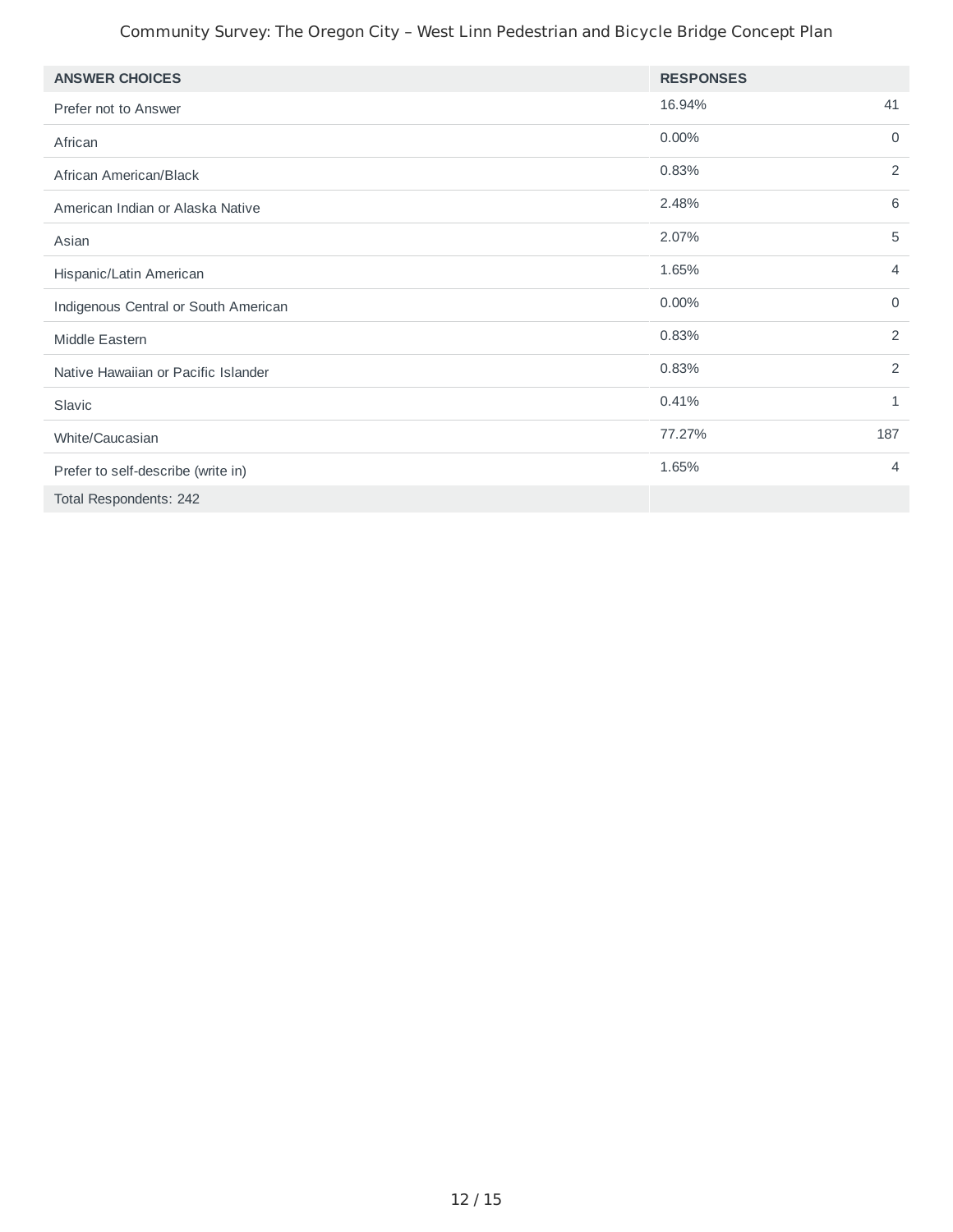

| <b>ANSWER CHOICES</b>               | <b>RESPONSES</b> |                |
|-------------------------------------|------------------|----------------|
| Prefer not to answer                | 9.47%            | 23             |
| Female                              | 52.26%           | 127            |
| Non-binary or gender non-conforming | 0.82%            | $\overline{2}$ |
| Male                                | 36.21%           | 88             |
| Prefer to self-describe (write in)  | 1.23%            | 3              |
| <b>TOTAL</b>                        |                  | 243            |

#### 13 / 15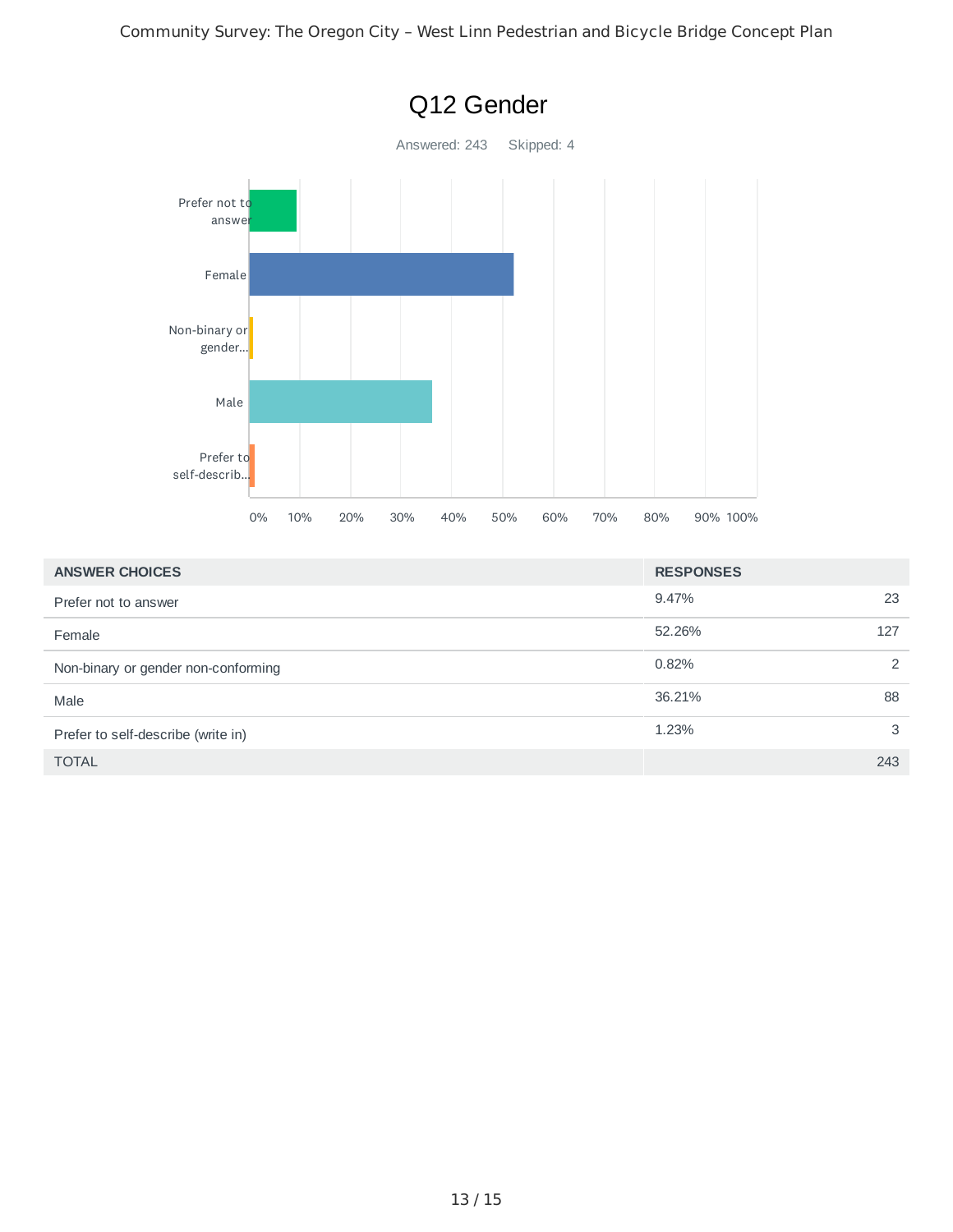

| <b>ANSWER CHOICES</b> | <b>RESPONSES</b> |
|-----------------------|------------------|
| Prefer not to answer  | 22<br>9.09%      |
| Younger than 16       | 2<br>0.83%       |
| 16 to 24              | 15<br>6.20%      |
| 25 to 34              | 26<br>10.74%     |
| 35 to 44              | 50<br>20.66%     |
| 45 to 54              | 64<br>26.45%     |
| 55 to 64              | 35<br>14.46%     |
| 65 or older           | 28<br>11.57%     |
| <b>TOTAL</b>          | 242              |